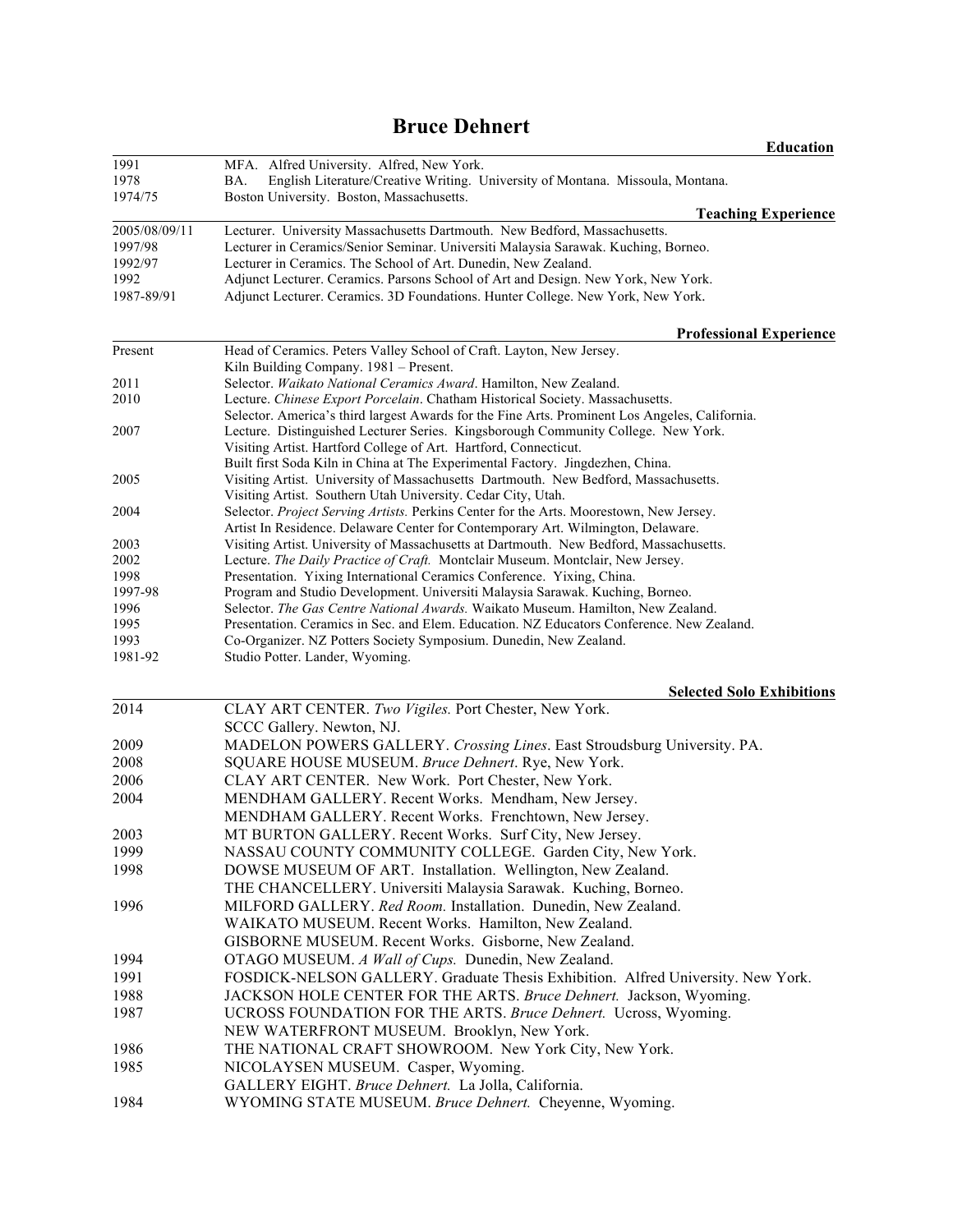|  | <b>Selected Group Exhibitions</b> |
|--|-----------------------------------|
|  |                                   |

| 2014 | Art of the Pot. Austin, Texas.                                                                                                                                                                        |
|------|-------------------------------------------------------------------------------------------------------------------------------------------------------------------------------------------------------|
|      | Pottery Sale. Old Church Cultural Center. Demerest, NJ.                                                                                                                                               |
| 2013 | XFR STN Project. The New Museum. New York City, NY.                                                                                                                                                   |
|      | Shino National. Lonestar Community College. Houston, Texas.                                                                                                                                           |
|      | Art of the Pot. Southwestern University. San Antonio, Texas.                                                                                                                                          |
|      | Reawakening. Brooklyn, New York.                                                                                                                                                                      |
| 2012 | Garden Pots. Coastal MaineBotanical Gardens. Watershed Center for Ceramic Art. Boothbay, Maine.                                                                                                       |
|      | Exit 63. MTB Gallery. Surf City, NJ.                                                                                                                                                                  |
| 2011 | Claybodies: Reinterpreting the Figure. Hunterdon Museum. New Jersey.                                                                                                                                  |
|      | Recent Work. 18 Hands Gallery. Houston, TX.                                                                                                                                                           |
| 2010 | Organitech. Installation. Richard Stockton University. New Jersey.                                                                                                                                    |
|      | Woodfire Potters of New Jersey. Glassboro, New Jersey.                                                                                                                                                |
|      | Conversations, Coicidences, Motivations. The Alfred Experience. Snyderman Gallery. Philadelphia.                                                                                                      |
| 2009 | Fellowship Award Exhibition. New Jersey Center for the Arts. New Jersey.                                                                                                                              |
| 2008 | Ceramic National Bienniel. Invitational. Parkland Gallery of Art. Illinois.                                                                                                                           |
| 2007 | Contemporary Ceramics. Dairy Barn Center for the Arts. Athens, Ohio.                                                                                                                                  |
| 2006 | Interpretations. Group Invitational. Corning Community College. Corning, New York.                                                                                                                    |
|      | Artists of Peters Valley. Ramon Gallery. Blairstown, New Jersey.                                                                                                                                      |
|      | Group Show. Enderlin Gallery. Roxbury, New York.                                                                                                                                                      |
|      | American Ceramics. Hokaido Museum of Art. Hokaido, Japan.                                                                                                                                             |
| 2005 | Voices In Ceramics. Yager Museum of Art and Culture. Oneonta, New York.                                                                                                                               |
|      | Chris Gustin and Friends. Pewabic Pottery. Detroit, Michigan.                                                                                                                                         |
|      | Off The Pedestal. Maryland Art Place. Baltimore, Maryland.                                                                                                                                            |
|      | Potters of the Mid-Atlantic. Whitehall Gallery. Annapolis, Maryland.                                                                                                                                  |
| 2004 | Strictly Functional National. Juried. Lancaster, Pennsylvania.                                                                                                                                        |
|      | Outdoors. Invitational. Installation. NCECA National Conference. University of Indiana. Indianapolis.                                                                                                 |
| 2003 | North American Biennale. Juried. Guilford, Connecticut.                                                                                                                                               |
|      | Clay Factor. Marywood University Gallery of Art. Scranton, Pennsylvania.                                                                                                                              |
|      | Out of the Flame. Exhibition of Six Woodfirers. The Clay Studio. Philadelphia, Pennsylvania.                                                                                                          |
|      | Manifestations. Juried. Denise Bibro Gallery. New York City, New York.                                                                                                                                |
| 2002 | Explorations in Clay. Firehouse Gallery. Garden City, New York.                                                                                                                                       |
|      | Anagama. Invitational. Chris Gustin, Curator. The Peck Gallery. Providence, Rhode Island.                                                                                                             |
| 2001 | Beyond China. Invitational. NCECA National Conference. Charlotte, North Carolina.                                                                                                                     |
|      | Le Grande Buffet. The Clay Studio. Philadelphia, Pennsylvania.                                                                                                                                        |
| 2000 | Dualities. The Clay Studio. Philadelphia, Pennsylvania.                                                                                                                                               |
|      | Vessels That Pour. Vermont Clay Studio. Waterbury Center, Vermont.                                                                                                                                    |
|      | Four Artists. Sally D. Fransisco Gallery. Layton, New Jersey.                                                                                                                                         |
| 1999 | Save Americas Treasures. The White House. Washington, DC.                                                                                                                                             |
|      | Gallery Without Walls. Morristown, New Jersey.                                                                                                                                                        |
|      | Functional Pottery. Invitational. Perkins Center for the Arts. Moorestown, New Jersey.                                                                                                                |
|      | Faculty Exhibition. Peters Valley Craft Education Center. Layton, New Jersey.                                                                                                                         |
| 1998 | International Ceramics. Yixing Museum of Art. Dingshu, China.                                                                                                                                         |
| 1997 | International Ceramics. Invitational. Atelier Cirkel Gallery. Brussels, Belgium.                                                                                                                      |
|      | Fletcher Challenge International Ceramics Award. Janet Mansfield, Juror. Auckland, New Zealand.                                                                                                       |
| 1996 | The Best of New Zealand. Design Connection. Auckland, New Zealand.                                                                                                                                    |
|      | Five Dunedin Artists. Works on Paper. SBS Gallery. Invercargill, New Zealand.                                                                                                                         |
|      | The Carnegie Awards. Works on Paper. Dunedin, New Zealand.                                                                                                                                            |
| 1995 | Fletcher Challenge International Ceramics Award. Takeshi Yasuda, Juror. Auckland, New Zealand.<br>Wallace Arts Trust Awards for Painting and Sculpture. James Wallace Gallery. Auckland, New Zealand. |
| 1994 | Fletcher Challenge International Ceramics Award. Jindra Vikova, Juror. Auckland, New Zealand.                                                                                                         |
| 1993 | New Zealand Society of Potters. Otago Museum. Dunedin, New Zealand.                                                                                                                                   |
|      |                                                                                                                                                                                                       |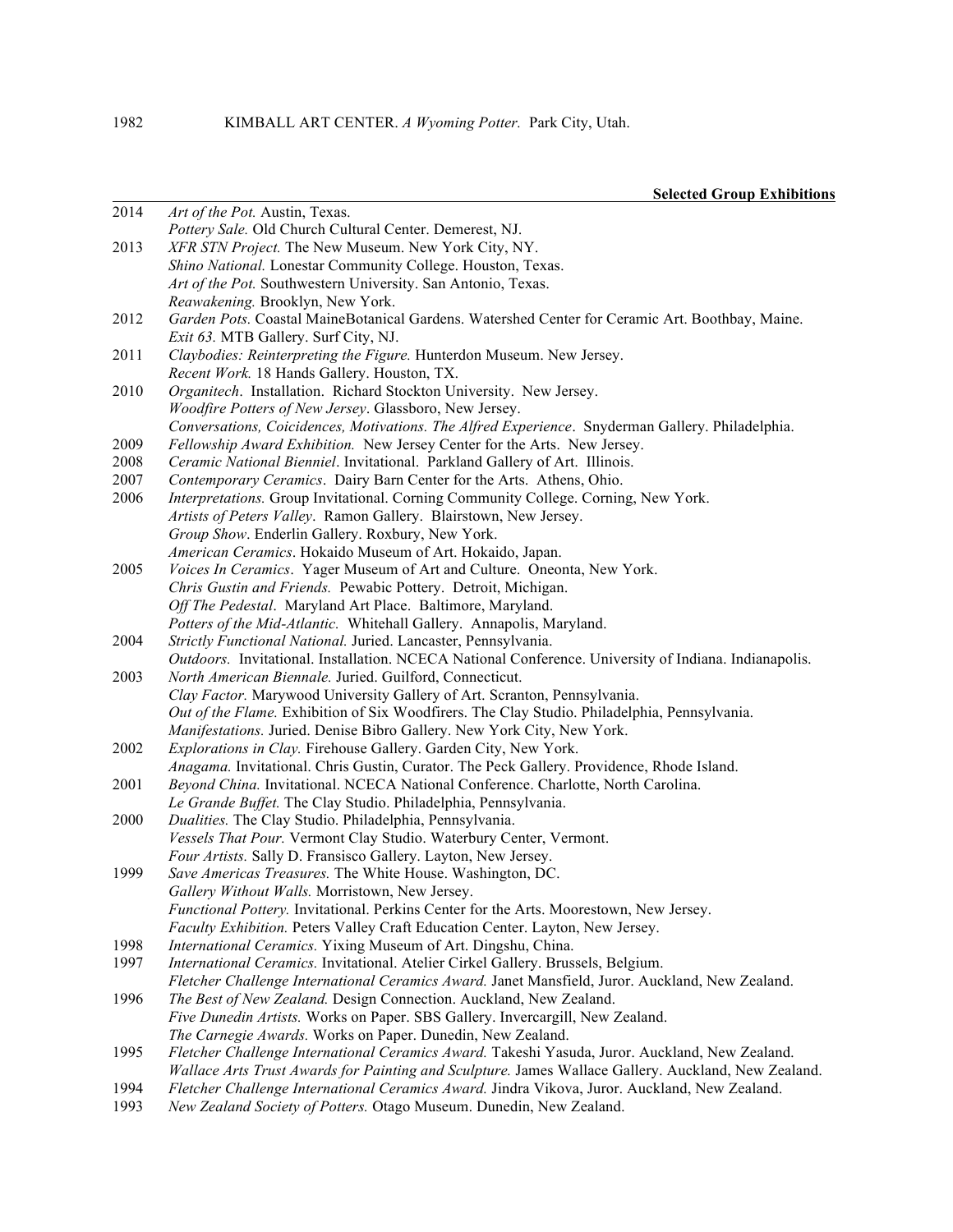- 1992 *24 X 24.* Juried. Works on Paper. IOAC Gallery. New York City, New York.
- 1991 *Vertical Concepts.* 14 Sculptors Gallery. New York City, New York. *Emerging Artists.* Juried. New Art Forms At The Navy Pier. Chicago, Illinois. *Ceramics of the West.* Ucross Foundation for the Arts. Ucross, Wyoming.
- 1987 *The Clay National.* Queensboro Community College. Queens, New York. *Inaugural Exhibition.* The New Waterfront Museum. New York City, New York.
- 1985 *The American Teaset.* Contemporary Crafts Gallery. Louisville, Kentucky. *American Teapots.* The Clay House Gallery. Los Angeles, California.
- 1984 *Four From Wyoming.* Wyoming Council on the Arts/NEA. Maryland Institute of Arts (Baltimore), Yellowstone Art Center (Billings, MT.), The Museum of Fine Arts (Missoula), U of Washington (Seattle). *Continuing Traditions in American Ceramics.* San Francisco International Airport. San Francisco, CA.
- 1983 *The Clay National.* Sangre de Cristo Arts Center. Pueblo, Colorado.
- 1981 *The Great American Container Show.* Hickory Street Gallery. St. Louis, Missouri.

#### **Selected Awards**

- 1986 **ARTIST FELLOWSHIP/GRANT.** Wyoming State Council on the Arts. Wyoming. 1991 **ROBERT JOHNSON MEMORIAL SCULPTURE COMPETITION.** Finalist. NY Academy of Figurative Art. New York.
- 1993 **FLETCHER CHALLENGE INTERNATIONAL CERAMIC AWARD.** Auckland Museum. N.Z. Jindra Vikova, Juror.
- 1994 **WALLACE ARTS TRUST AWARD FOR PAINTING AND SCULPTURE.** Settlor Prize. Auckland, New Zealand.
- **FLETCHER CHALLENGE INT'L CERAMIC AWARD.** Auckland Museum. New Zealand. Takeshi Yasuda, Juror.
- 1995 **CLEVELAND TRUST AWARD.** Premier Prize for Works on Paper. National Juried. Dunedin, New Zealand.
- 1996 **FLETCHER CHALLENGE INT'L CERAMIC AWARD.** Auckland Museum. New Zealand. Janet Mansfield, Juror.
- 2007 **ARTIST FELLOWSHIP/GRANT**. New Jersey State Council on the Arts. New Jersey.

# **2014** "*YER'd at the STN* "Walter Forsberg Catalog The New Museum New York City NV

| 2014 | <i>"XFR'd at the STN."</i> Walter Forsberg. Catalog. The New Museum. New York City, NY.            |
|------|----------------------------------------------------------------------------------------------------|
|      | "The Kylix Revisited." Maleyne Syracuse. Catalog. Sally D. Fransisco Gallery. NJ.                  |
| 2013 | "Riding The Wave." Catalog. Sally D. Fransisco Gallery. Peters Valley School of Craft. New Jersey. |
| 2010 | 'Conversations, Coicidences, Motivations. The Alfred Experience.' Catalog. Snyderman Gallery. USA. |
| 2008 | Armin Rieger. Peters Valley-A Journey In Winter. Neue Keramik. Germany.                            |
| 2003 | Peterson, Susan. The Craft and Art of Clay. Prentice/Hall Publishers. New York.                    |
|      | Falkenstein, Michelle. Two Traditions. New York Times. Review. May 4, 2003.                        |
| 2002 | Mackay, Francis. Wood Firing at Peters Valley. <i>Clay Times.</i> September/October. Vol. 8        |
| 2000 | Peterson, Susan. Contemporary Ceramics. Calmann-King Publishers. London.                           |
| 1998 | Yi Ming Li. Bruce Dehnert. Ceramics. Volume 2. 1998. Taipei, Taiwan.                               |
|      | Fletcher Challenge. Neue Keramik. Berlin, Germany.                                                 |
| 1997 | Red Room Installation. Ceramic Review. London, England.                                            |
|      | Cowell, Linden. Red Room. Catalog. Dunedin, New Zealand.                                           |

- Fletcher Challenge Review. *Keramik.* Berlin, Germany. *La Ceramique Et Du Verre.* Paris, France. *Contact Magazine.* Alberta, Canada. *Ceramics Monthly.* Colombus, Ohio. *Art and Perception.* Paddington, Australia. *Ceramic Art.* Taipei, Taiwan.
- 1996 Thatcher, Christine. Bruce Dehnert's Song for Kelly. *Ceramics: Art and Perception.* Paddington, Australia Thatcher, Christine. Review. *Ceramics Monthly.* Columbus, Ohio. February. Lange, Peter. Review. *Contact Magazine.* Alberta, Canada. January.
- 1995 Daly-Peoples, John. Review. *The National Business Review.* Auckland, New Zealand. June. Gibbs, Peter. Review. *The Listener*. Auckland, New Zealand. June. Lange, Peter. Review/Graphics. *Prodesign Magazine.* Auckland, New Zealand. September/August. Harris, Lee. Feats of Clay. Article. *House and Garden Magazine.* Wellington, New Zealand. October. Lange, Peter. Fletcher Challenge Award 1995. Review. *Ceramic Review.* November. Mansfield, Janet. Fletcher Reviewed. *Ceramics: Art and Perception*. Paddington, Australia. October.
- 1994 Gibbs, Peter. The Fletcher. *The New Zeaalnd Potter Magazine.* Vol. 36. No. 2. Fletcher Review. *Ceramics Monthly.* Colombus, Ohio. September.
- 1992 Peterson, Susan. The Craft and Art of Clay. Prentice/Hall Books. New York, NY.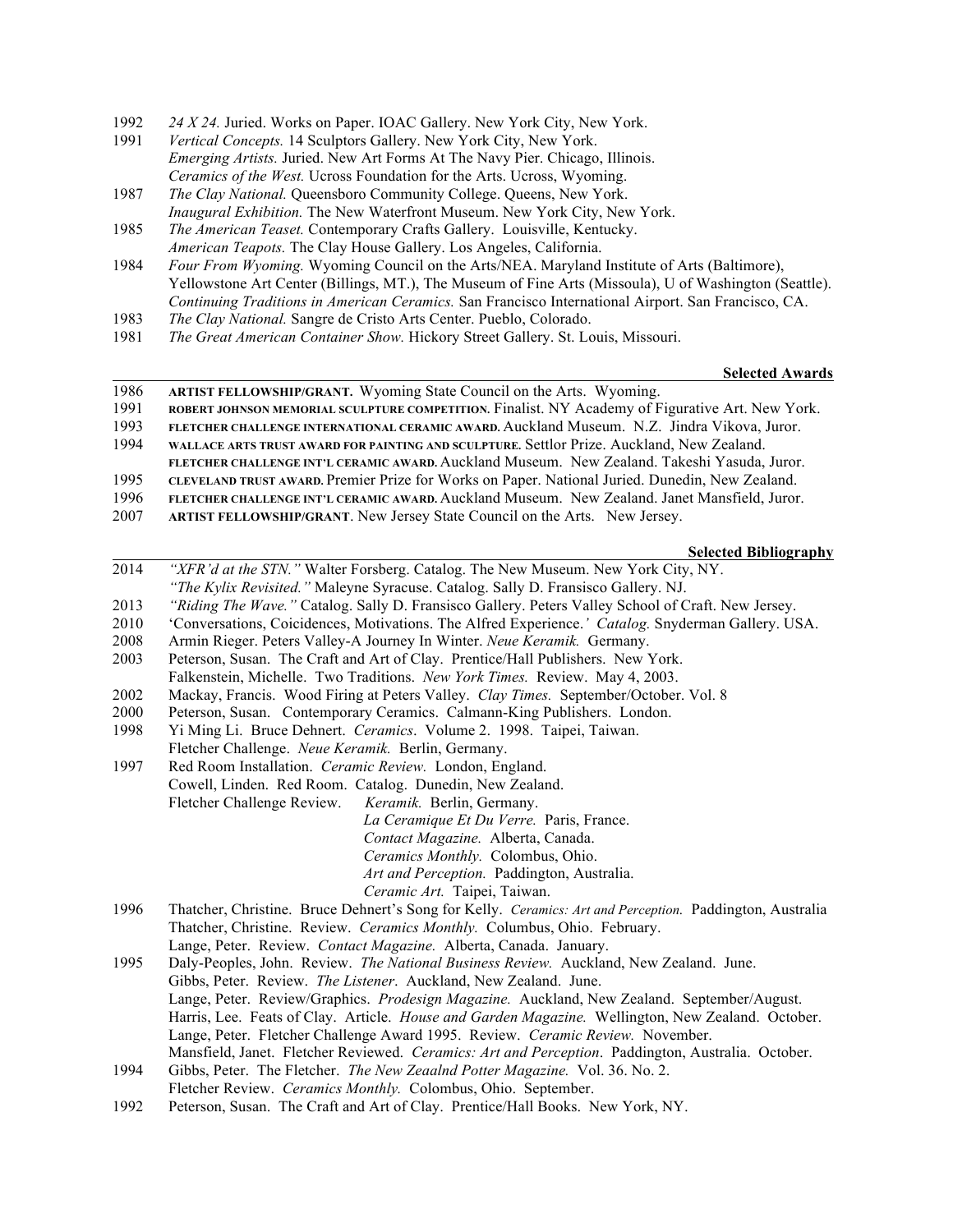- 1991 New Faces At The Navy Pier. *Ceramics Monthly.* Colombus, Ohio. December issue.
- 1986 Running, John. The Unknown *Art Gallery Publications.* R.V. Greeves. Ft. Washakie, Wyomimg.
- Article. The National Craft Showroom. *Ceramics Monthly.* Colombus, Ohio.
- 1985 Chaleff, Paul/Olsen, Fredrick. Anagama. *Ceramics Monthly.* Colombus, Ohio.
- *Publication*
- 2013 *"Simon Leach's Pottery Handbook."* Book. Abrams Publishing of New York City, New York.
- 2011 *"There Is Not Customarily."* Article. *Ceramics: Art and Perception Magazine.*
- *"Venturing Pleasure."* Article. *Ceramics: Art and Perception Magazine.*
- 2008 "*Venturing Pleasure"* Cori Beardsley Exhibition Essay. Real Art Ways. Connecticut.
- 2007 "*Butterdishing the Ancestors."* Article. March Issue*. Ceramics Monthly Magazine*. Ohio.
- *"Building the Sugar Maples Soda Kiln."* With Susan Beecher. March Issue*. Clay Times Magazine.*
- 2006 *"Throwing Down The Curve."* Catalog Essay. Munns Retrospective. Nicolaysen Museum. Casper, WY.
- *"Throwing Down The Curve*." Essay. Casper College Alumini Magazine. Casper, WY*.*
- 2005 "Over It Is Late." Anthology of American Poets. American Poets Society. Baltimore, MD.
- "*Susan Beecher. Woodfired Pottery."* Foreword. Susan Beecher/Grace Sullivan. Catskill Press. New York.
- 2003 *"Kulvinder Kaur Dhew's Paintings."* Article*. The Country and Abroad*. Vol. 8, Issue 2. Pine Plains, NY.
- 2000 John Rais. Article. *Metalsmith Magazine.* Volume 20. No. 5. Milwaukee, WI.
- 1998 "*The Goh Family Pottery of Sarawak".* Article. *Studio Potter Magazine.* New Hampshire.
- 1996 The Cleveland Awards. Review. *New Zealand Potter Magazine.* Auckland, New Zealand. The Gas Centre National. Review. *New Zealand Potter Magazine.* Auckland, New Zealand.
- 1993 Clayhanz. Article. ClayNews Publication. *New Zealand Society of Potters.* Auckland, N.Z. June.
	- Clayhanz. Article. ClayNews Publication. *New Zealand Society of Potters*. Auckland, N.Z. August.

 **Fellowships/Grants**

 INDIVIDUAL ARTIST FELLOWSHIP. New Jersey State Council on the Arts. FILM GRANT. Bickford Foundation. New Hampshire. Edit Documentary. FILM GRANT. Universiti Malaysia Sarawak. Produce and Direct Documentary Film. TOURING FELLOWSHIP. Creative N.Z./ New Zealand Society of Potters. Lectures and Workshops. RESEARCH AND DEVELOPMENT GRANT. Catalogue/Exhibition. The School of Art. Dunedin, N.Z. FILM GRANT. Otago Polytechnic. Dunedin, N.Z. Produce and Direct Documentary Film. INDIVIDUAL ARTIST FELLOWSHIP. Wyoming Council on the Arts.

|      |                                                                             | <b>Curatorial</b>                                                                                                                                                                                            |
|------|-----------------------------------------------------------------------------|--------------------------------------------------------------------------------------------------------------------------------------------------------------------------------------------------------------|
| 2014 |                                                                             | Co-Curator with Karen Karnes and Chris Gustin. The Pottery Show at Old Church Cultural Center. NJ.                                                                                                           |
| 2013 | 'Riding the Wave'                                                           | Co-curator. Sally D. Fransisco Gallery. PVSC. Layton, New Jersey                                                                                                                                             |
| 1995 | 'Around About 125.'                                                         | Multi-Media Exhibition of 125 Artists. Gallery No. 5. Dunedin, N.Z.                                                                                                                                          |
| 1994 | 'Back to Back.'                                                             | The School of Art Faculty Exhibition. Carnegie Gallery. Dunedin.<br>N.Z                                                                                                                                      |
| 1993 | 'Cleveland Ceramic Award'<br>'Emergence.'<br>'National Student Exhibition.' | National Juried Exhibition. Glenfallach Gallery. Dunedin, N.Z.<br>Invitational. International Ceramics Symposium. NZ Society of Potters.<br>Selection of N.Z. University Student Work. Dunedin, New Zealand. |

|      |                          | Documentaries/Film                                                      |
|------|--------------------------|-------------------------------------------------------------------------|
| 2012 | There Is No Customarily. | Documentary on the Peters Valley Anagama. Directed.                     |
| 2001 | Traces.                  | Documentary on Ceramics. Prod. and Direct. New Zealand, Borneo and USA. |
| 1997 | Karim Karim.             | Malaysian TV Sitcom. Directed by H.A. Khan. Cameraman. Kuching, MAS.    |
| 1992 | Voulkos in Jersey.       | Documentary on Peter Voulkos. Edited. New York City, New York.          |

|                                       |                         | <b>Collections</b> |
|---------------------------------------|-------------------------|--------------------|
| <b>The New Museum XFR STN Archive</b> | New York City, New York |                    |
| <b>Crocker Museum</b>                 | Sacramento, California  |                    |
| The White House                       | Washington, DC.         |                    |
| <b>Dowse Museum of Art</b>            | Wellington, New Zealand |                    |
| <b>Yixing Museum of Ceramic Art</b>   | Yixing, China           |                    |
| <b>Wyoming State Museum</b>           | Cheyenne, Wyoming       |                    |
| <b>Nicolaysen Museum</b>              | Casper, Wyoming         |                    |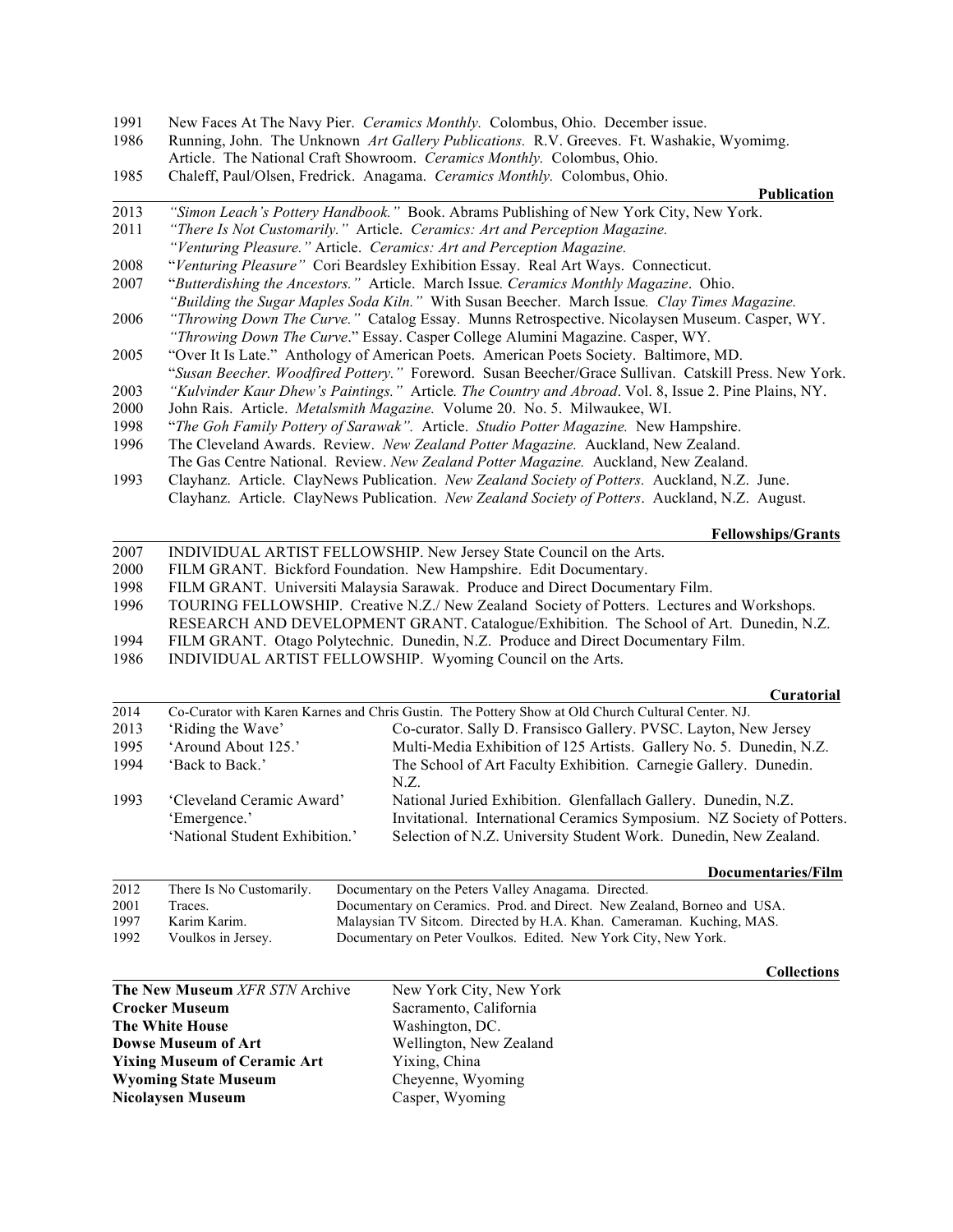**The National Bank of New Zealand** Wellington, New Zealand **Fritz and Joan Mondale<br>Wallace Arts Trust Shiro Otani** Shigaraki, Japan **Schein-Joseph Int'l Ceramics Museum** Alfred, New York Alex's Bar "Glory Hole" Alfred, New York **Alex's Bar "Glory Hole"** Alfred, New York **The Dorsky Museum.** New Paltz, New York

Washington, DC.<br>Auckland, New Zealand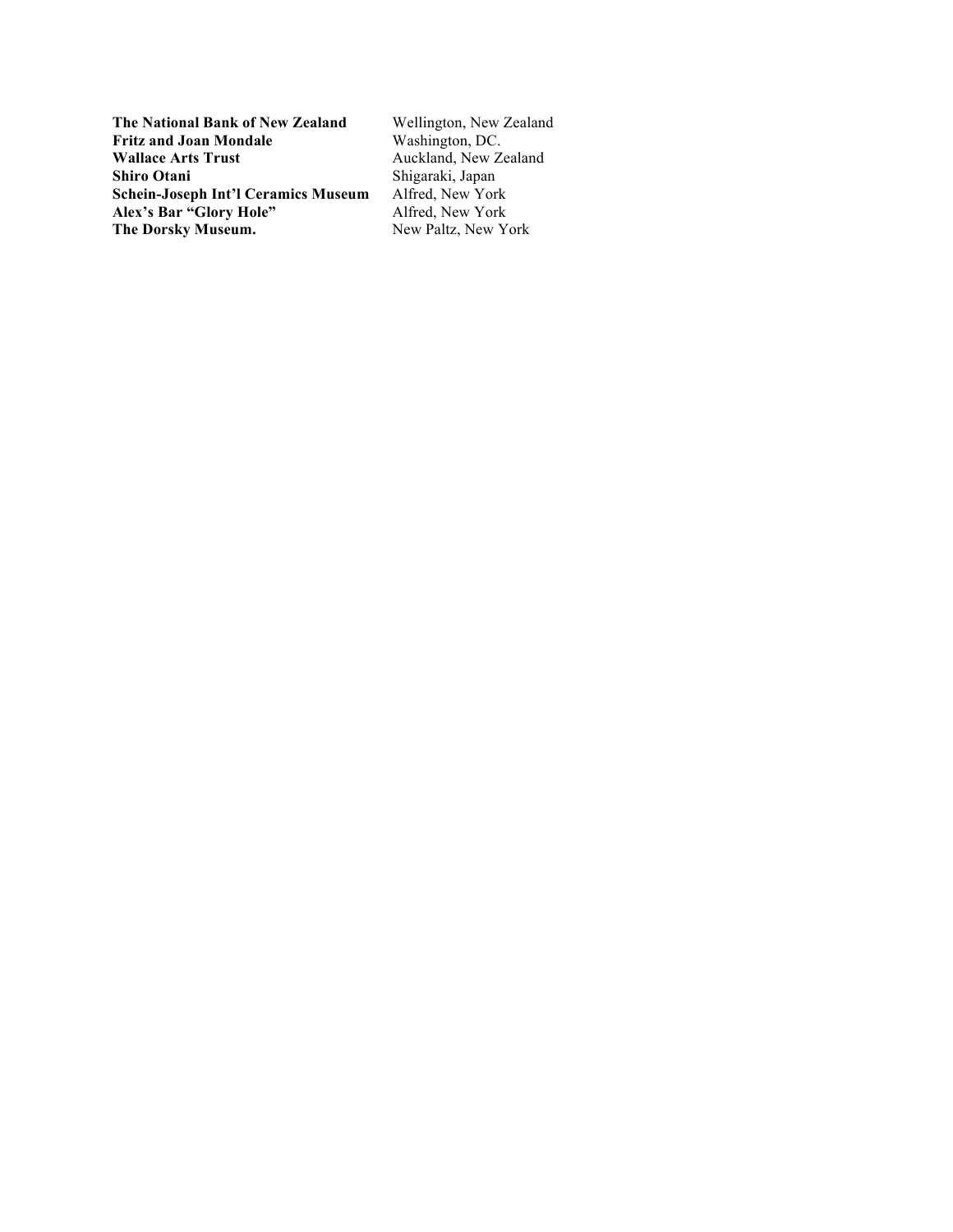**Bruce&Dehnert** 27 Kuhn Road Layton, New Jersey. 07851 **USA T:&&001&973&948&8344 E: brucedehnert@yahoo.com** W: http://brucedehnert.blogspot.com

### **Born: 26 February 1956**

Bruce Dehnert was born in Billings, Montana (USA) and began his undergraduate studies in playwrighting at Boston University. He received a BA in English from the University of Montana where his primary focus was in poetry. While an undergraduate, he studied ceramics with Rudi Autio and Ken Little. After graduating, he moved to Macon, Georgia where he worked as a production potter for a company that produced homewares for Sax Fifth Avenue, Williams Sonoma, and other retail merchants. In 1981 he began his studio pottery in Lander, Wyoming. During those years, he would spend summers as an Assistant in the ceramics program at Idyllwild School of Music and the Arts in the Los Angeles area.

In 1986, at the invitation of Susan Peterson, Bruce moved to New York City to teach undergraduate ceramics courses for Hunter College. While in New York, he began work on narrative sculpture and in 1989 was accepted to Alfred University for graduate studies. There he worked with professors Wayne Higby, Tony Hepburn, Ann Currier, Andrea Gill, and John Gill. After receiving a MFA in Ceramics from Alfred University he returned to teach at Hunter College and Parsons School of Art and Design. That year he was a finalist in the Robert Wood Johnson International Figurative Sculpture Competition, and had work featured in a number of exhibitions including the "Inaugural Exhibition" of the New Waterfront Museum.

In 1991 Dehnert received a Lectureship at The School of Art in Dunedin, New Zealand where he taught until 1997. While there, his work received three Fletcher Challenge awards (Auckland, New Zealand) from noted jurors, Jindra Vikova, Takeshi Yasuda, and Janet Mansfield. Dehnert held solo exhibitions at the Otago Museum and Milford Gallery. In 1996, Dehnert received a grant for and began work on "Traces," a documentary film exploring theoretical issues regarding Western/Eastern approaches to the production of ceramics. "Traces" was featured in a number of international film festivals and is now in The New Museum (New York City) XFR STN collection. During his years in New Zealand his work received The Settlor Prize in Sculpture and the Premiere Prize for Works on Paper from the Carnegie Foundation. He served on the Architecture Committee during a time at the School when a new building housing several departments, including MFA studios, was conceived and built. He was also a member of the MFA Committee during the time of proposing and eventually implementing the School's first MFA Program. Dehnert also helped to implement the School's first foreign exchange program.

In 1997, Bruce was invited to teach at the Universiti Malaysia Sarawak on the Island of Borneo. UNIMAS had opened only two years previous, so Dehnert's lectureship there involved participating in the design of and moving into new ceramics facilities. While at UNIMAS, Dehnert's work was featured in solo and group exhibitions. His film, "Traces," received a grant for further development from the university, as well as support from the school's cinematography program. Dehnert also built several kilns, including a